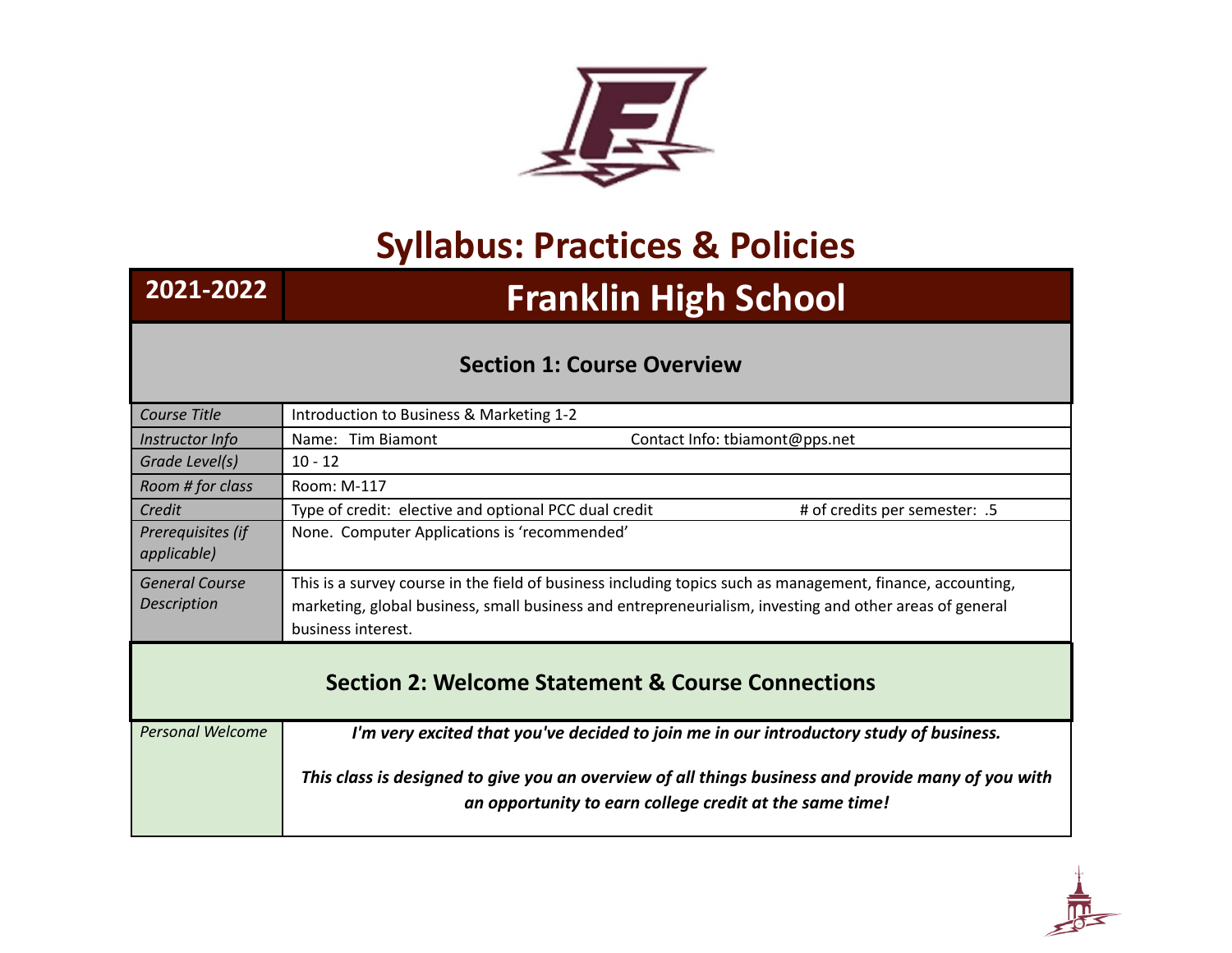| Course Highlights<br>(topics, themes, areas | <b>Course Content and Schedule:</b> |                                                                                                                                                      |  |
|---------------------------------------------|-------------------------------------|------------------------------------------------------------------------------------------------------------------------------------------------------|--|
| of study)                                   | Week:                               | Unit Content (subject to change):                                                                                                                    |  |
|                                             | Week 1-3                            | Unit 1 (The Dynamics of Business and Economics)                                                                                                      |  |
|                                             |                                     | Discussion/Lecture, Case Study Analysis, Business Current Event # 1, Shark Tank<br>Analysis #1 and Unit 1 Quiz                                       |  |
|                                             | Week 4-6                            | Unit 2 (Business Ethics and Social Responsibility)                                                                                                   |  |
|                                             |                                     | Discussion/Lecture, Case Study Analysis, Shark Tank Analysis #2, Business Current<br>Event # 2 and Unit 2 Quiz                                       |  |
|                                             | <b>Week 7-9</b>                     | Unit 3 (Business in a Borderless World)                                                                                                              |  |
|                                             |                                     | Discussion/Lecture, Shark Tank Analysis #3, Investment Simulation Project,<br>Multinational Company Study, Business Current Event #3 and Unit 3 Quiz |  |
|                                             | Week 10-12                          | Unit 4 (Forms of Business Ownership)                                                                                                                 |  |
|                                             |                                     | Discussion/Lecture, Shark Tank Analysis #4, Case Study Analysis, Business Current<br>Event #4 and Unit 4 Quiz                                        |  |
|                                             | Week 13-16                          | Unit 5 (Small Business and Entrepreneurship)                                                                                                         |  |
|                                             |                                     | Discussion/Lecture, Shark Tank Analysis #5, Case Study Analysis, Business Current<br>Event # 5 and Unit 5 Quiz                                       |  |
|                                             | Week 17-19                          | Unit 6 (The Nature of Management and HR)                                                                                                             |  |
|                                             |                                     | Discussion/Lecture, Shark Tank Analysis #6, Case Study Analysis, Business Current<br>Event #6 and Unit 6 Quiz                                        |  |
|                                             | <b>Week 20-22</b>                   | Unit 7 (Accounting, Money and the Financial System)                                                                                                  |  |
|                                             |                                     | Discussion/Lecture, Investment Simulation Project, Shark Tank Analysis #7 and<br>Unit 7 Quiz                                                         |  |

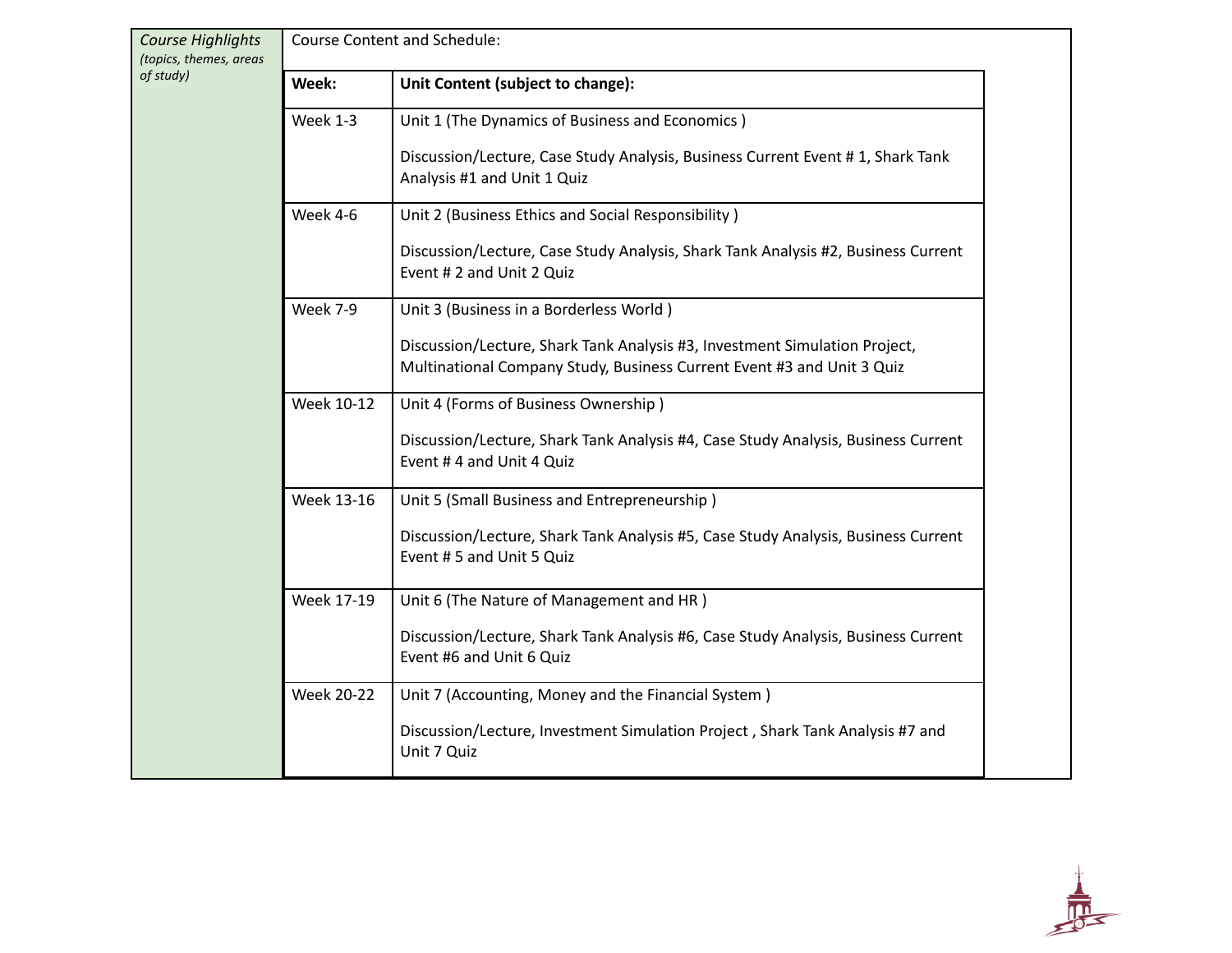|                                                | <b>Week 23-26</b>                                                                                                                                          | Unit 8 (Financial Management and Securities Markets)                                                                            |  |  |  |
|------------------------------------------------|------------------------------------------------------------------------------------------------------------------------------------------------------------|---------------------------------------------------------------------------------------------------------------------------------|--|--|--|
|                                                |                                                                                                                                                            | Discussion/Lecture, Shark Tank Analysis #8, Investment Simulation Wrap-up and<br>Unit 8 Quiz                                    |  |  |  |
|                                                | <b>Week 27-36</b>                                                                                                                                          | Unit 9 (Customer-Driven Marketing)                                                                                              |  |  |  |
|                                                |                                                                                                                                                            | Discussion/Lecture, Shark Tank Analysis #9, Marketing Strategy Project and Unit 9<br>Quiz, Final Exam (Business Management TSA) |  |  |  |
|                                                |                                                                                                                                                            |                                                                                                                                 |  |  |  |
| Course                                         |                                                                                                                                                            | Students in the FHS Business Management & Administration program of study are asked to think                                    |  |  |  |
| Connections to PPS<br><b>Relmagined Vision</b> | critically, dive deep into the content, effectively communicate and grow as individuals.                                                                   |                                                                                                                                 |  |  |  |
|                                                |                                                                                                                                                            | <b>Our Program of Study Mission Statement:</b>                                                                                  |  |  |  |
|                                                |                                                                                                                                                            | To foster future business leaders for our community - empowering students with business and                                     |  |  |  |
|                                                |                                                                                                                                                            | financial literacy, igniting the entrepreneurial spirit and fostering a philanthropic heart.                                    |  |  |  |
|                                                |                                                                                                                                                            | <b>Section 3: Student Learning</b>                                                                                              |  |  |  |
| Prioritized                                    |                                                                                                                                                            | The following standards will be explored in the course:                                                                         |  |  |  |
| <b>Standards</b>                               | Prioritized National/State Standards:                                                                                                                      |                                                                                                                                 |  |  |  |
|                                                |                                                                                                                                                            | Upon successful completion of BA 101, the student will be able to:                                                              |  |  |  |
|                                                | $\bullet$                                                                                                                                                  | Demonstrate an understanding of the forces that shape the business and economic structure of the<br>United States of America.   |  |  |  |
|                                                | Demonstrate an understanding of the major functions of business including Management,<br>$\bullet$                                                         |                                                                                                                                 |  |  |  |
|                                                | Accounting/Finance, Marketing, Investments, and Information Technology.<br>Explain why business ethics is an integral part of every business organization. |                                                                                                                                 |  |  |  |
|                                                |                                                                                                                                                            |                                                                                                                                 |  |  |  |
|                                                |                                                                                                                                                            | Course Competencies and Skills:                                                                                                 |  |  |  |
|                                                | 1.                                                                                                                                                         | Identify and describe the economics of business including how macroeconomic issues affect business.                             |  |  |  |
|                                                | 2.                                                                                                                                                         | Understand the business environment and how our multicultural society has implications for business.                            |  |  |  |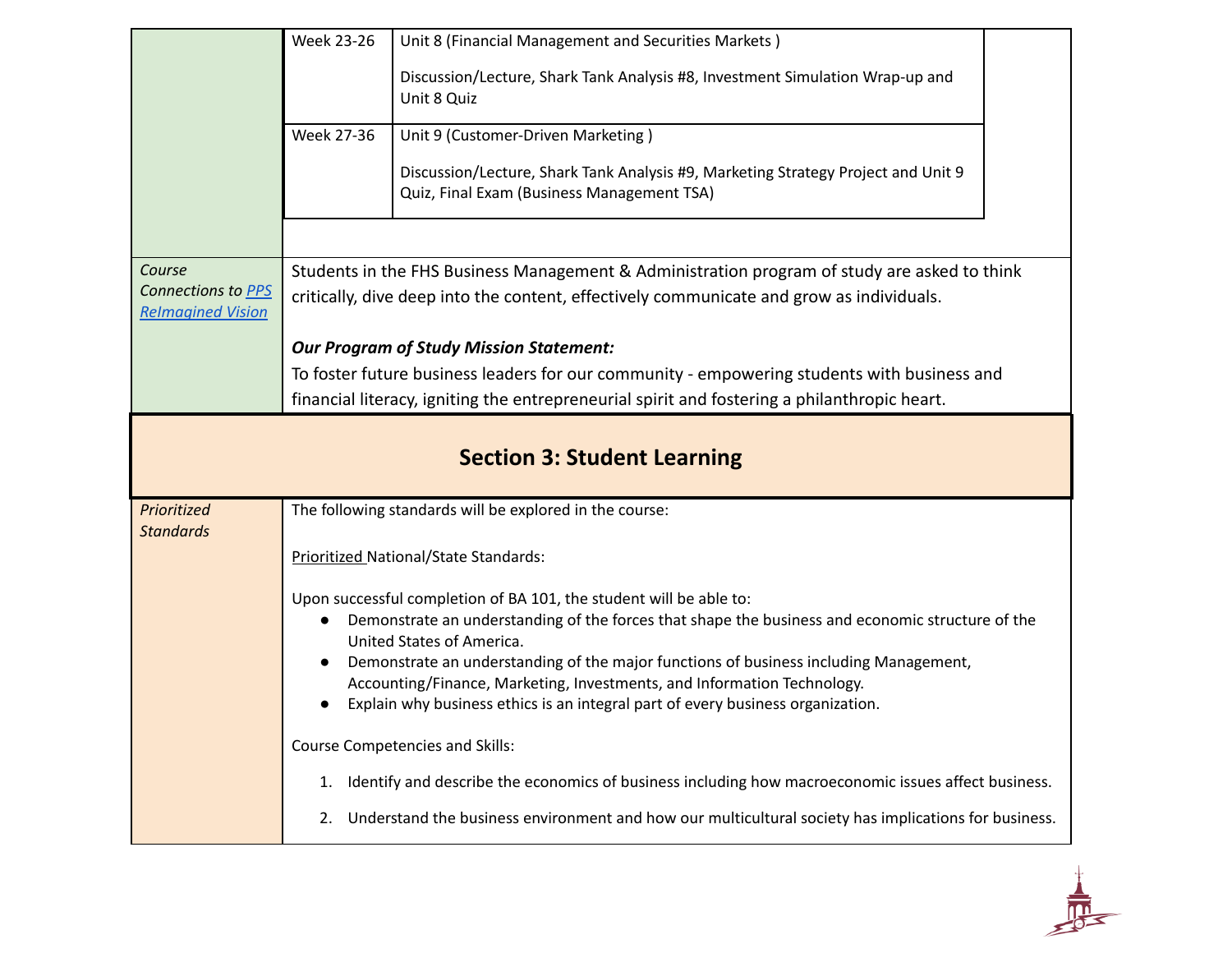|                                                                  | 3. Describe the global business environment.                                                                                                                                                                                                                                                                                                                                                                                                                                                                                                                                                                                          |  |  |  |
|------------------------------------------------------------------|---------------------------------------------------------------------------------------------------------------------------------------------------------------------------------------------------------------------------------------------------------------------------------------------------------------------------------------------------------------------------------------------------------------------------------------------------------------------------------------------------------------------------------------------------------------------------------------------------------------------------------------|--|--|--|
|                                                                  | 4. Analyze and apply social responsibility and business ethics in the workplace.                                                                                                                                                                                                                                                                                                                                                                                                                                                                                                                                                      |  |  |  |
|                                                                  | 5. Detail the forms of business organization and differentiate between sole proprietorships, partnerships<br>and corporations.                                                                                                                                                                                                                                                                                                                                                                                                                                                                                                        |  |  |  |
|                                                                  | Understand entrepreneurship, small business and franchising.<br>6.                                                                                                                                                                                                                                                                                                                                                                                                                                                                                                                                                                    |  |  |  |
|                                                                  | 7. Apply understanding of management in the business world.                                                                                                                                                                                                                                                                                                                                                                                                                                                                                                                                                                           |  |  |  |
|                                                                  | Identify and apply marketing strategy.<br>8.                                                                                                                                                                                                                                                                                                                                                                                                                                                                                                                                                                                          |  |  |  |
|                                                                  | 9. Understand the finance and accounting area of business, describing the impact of computers on the<br>decision framework.                                                                                                                                                                                                                                                                                                                                                                                                                                                                                                           |  |  |  |
|                                                                  | 10. Demonstrate an understanding of the securities markets and ability to read stock market quotations.                                                                                                                                                                                                                                                                                                                                                                                                                                                                                                                               |  |  |  |
| <b>PPS Graduate</b><br><b>Portrait</b>                           | I will help students grow their knowledge and skills in the following aspects of PPS's Graduate Portrait:                                                                                                                                                                                                                                                                                                                                                                                                                                                                                                                             |  |  |  |
| <b>Connections</b><br>8/27 Work                                  | Preparing students to live and work in a global environment, through various multicultural learning<br>opportunities and studies of the global business world.<br>Helping students become critical thinkers and master core knowledge with a focus on developing a<br>solid financial literacy skill set.<br>Helping students develop effective communication skills through group work and presentations<br>opportunities.<br>Help students strive to be optimistic future-oriented graduates.<br>Help students become inclusive and collaborative problem solvers and transformative racial equity<br>leaders in their communities. |  |  |  |
| Differentiation/<br>accessibility<br>strategies and<br>supports: | The differentiation strategies used in this course are based on the evidence (data) received through multiple<br>forms of pre, ongoing, and formative assessments. Differentiation strategies in place to meet the needs of ALL<br>learners (including TAG, ESL, Special Ed)                                                                                                                                                                                                                                                                                                                                                          |  |  |  |

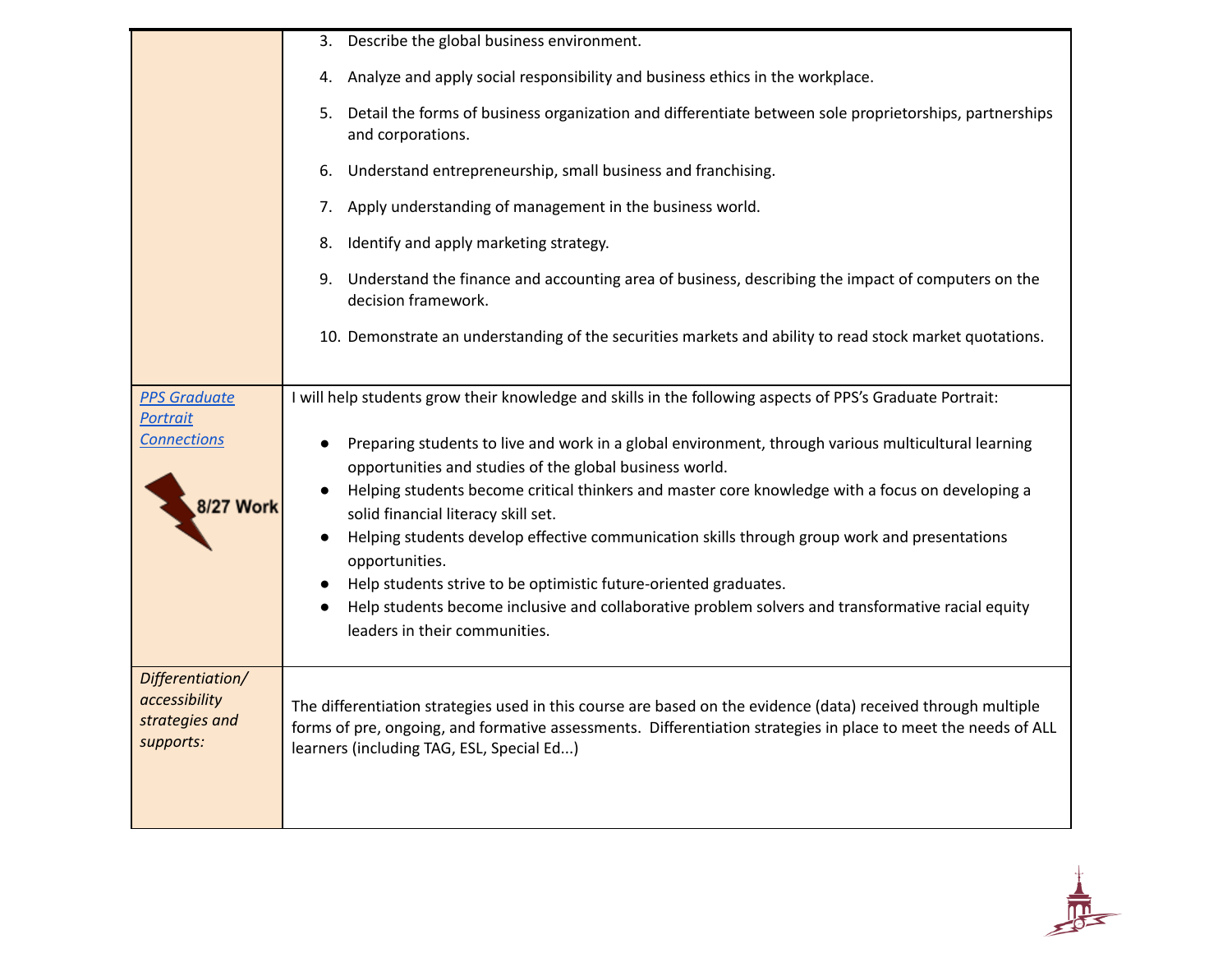| Personalized<br><b>Learning</b><br><b>Graduation</b><br>Requirements (as<br>applicable in this<br>course):<br><b>8/27 Work</b> | Posting Clearly defined objectives and 'Big Ideas' for the day<br><b>Emphasizing Key Terms</b><br>Providing clear expectations of tasks<br>Utilizing various scaffolding techniques<br>Self-paced projects and software (when used)<br>Visual electronic aids<br>Printout of instructions in native language when needed<br>Interpreters (if needed)<br>Hands-on learning (kinesthetic)<br>Visual electronic aids (ZOOM meetings, screen sharing, email)<br>Tutoring (one on one help)<br>Supplies for equipment usage<br>Technology such as electronic hand-held response systems, electronic journals, communication and<br>on-line grading to provide additional support for struggling students and provide enrichment for our<br>gifted population.<br>Franklin High School plans to identify and adopt CTE curriculum that addresses the needs of our special<br>populations.<br>Students will complete Career Related Learning requirements during their time in class as needed.<br><b>Section 4: Cultivating Culturally Sustaining Communities</b> |
|--------------------------------------------------------------------------------------------------------------------------------|-------------------------------------------------------------------------------------------------------------------------------------------------------------------------------------------------------------------------------------------------------------------------------------------------------------------------------------------------------------------------------------------------------------------------------------------------------------------------------------------------------------------------------------------------------------------------------------------------------------------------------------------------------------------------------------------------------------------------------------------------------------------------------------------------------------------------------------------------------------------------------------------------------------------------------------------------------------------------------------------------------------------------------------------------------------|
| <b>Tier 1 SEL Strategies</b>                                                                                                   | <b>Behavioral Expectations:</b><br>At Franklin High School, in addition to following all school rules, we expect staff and students to:<br>Strive to be                                                                                                                                                                                                                                                                                                                                                                                                                                                                                                                                                                                                                                                                                                                                                                                                                                                                                                     |
|                                                                                                                                |                                                                                                                                                                                                                                                                                                                                                                                                                                                                                                                                                                                                                                                                                                                                                                                                                                                                                                                                                                                                                                                             |

٦

т

г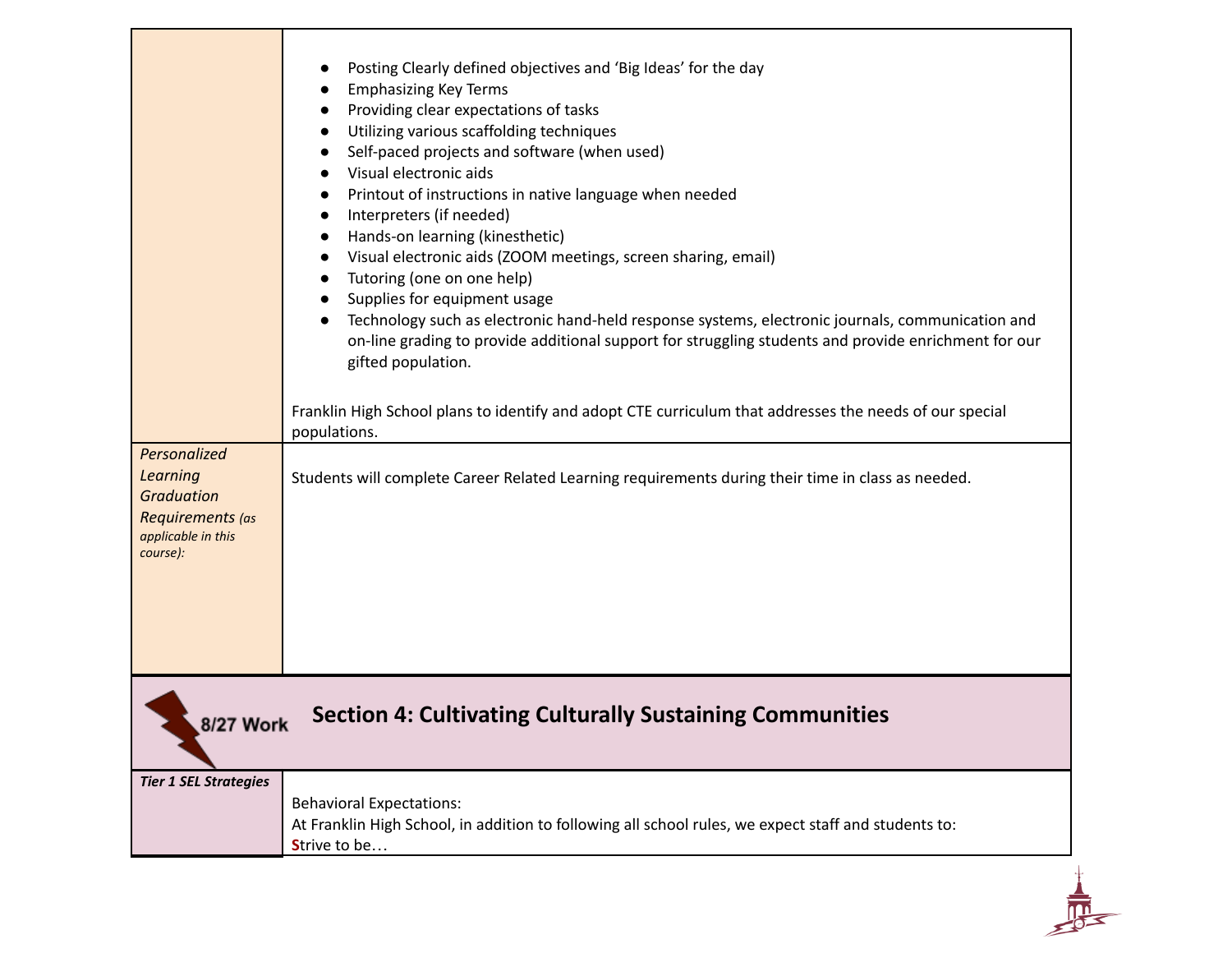| <b>Shared</b> | Thoughtful--We put time and effort into our work                                                                                                                                                                                                                            |
|---------------|-----------------------------------------------------------------------------------------------------------------------------------------------------------------------------------------------------------------------------------------------------------------------------|
| Agreements    | Respectful--We respect the diverse learning needs of our peers                                                                                                                                                                                                              |
|               | Organized--We are present and on time to class                                                                                                                                                                                                                              |
|               | Neighborly--We greet others and interact positively                                                                                                                                                                                                                         |
|               | I will facilitate the creation of our Shared Agreements that respects and celebrates each student's race, ability,<br>language, and gender in the following way(s):                                                                                                         |
|               | "A consensus on what every person in our group needs from each other and commits to each other in order to<br>feel safe, supported, open, productive and trusting SO THAT we can serve our students (or clients) well, do<br>our best work, and achieve our common vision." |
|               | We will utilize a Canvas Discussion opportunity for students to describe an agreement that they feel is<br>important for the class to share.                                                                                                                                |
|               | Students will have an opportunity to discuss the shared agreements and voice their opinions about the<br>agreements.                                                                                                                                                        |
|               | I will display our Agreements in the following locations:                                                                                                                                                                                                                   |
|               | Course Syllabus                                                                                                                                                                                                                                                             |
|               | Canvas Home Page                                                                                                                                                                                                                                                            |
|               | Classroom Walls                                                                                                                                                                                                                                                             |
|               | My plan for ongoing feedback through year on their effectiveness is:                                                                                                                                                                                                        |
|               | Student surveys                                                                                                                                                                                                                                                             |
|               | Restorative justice circles                                                                                                                                                                                                                                                 |
|               | Grades/assignment completion data                                                                                                                                                                                                                                           |
| Student's     | I will cultivate culturally sustaining relationships with students by:                                                                                                                                                                                                      |
| Perspective & | Get to know students throughout the year                                                                                                                                                                                                                                    |
| <b>Needs</b>  | Examine personal biases                                                                                                                                                                                                                                                     |
|               | Elevate students' languages and cultures                                                                                                                                                                                                                                    |
|               | Adapt policies, practices, and pedagogy                                                                                                                                                                                                                                     |
|               | Family and community involvement                                                                                                                                                                                                                                            |
|               | Respect their cultures                                                                                                                                                                                                                                                      |
|               |                                                                                                                                                                                                                                                                             |
|               | Be mindful of intent vs impact                                                                                                                                                                                                                                              |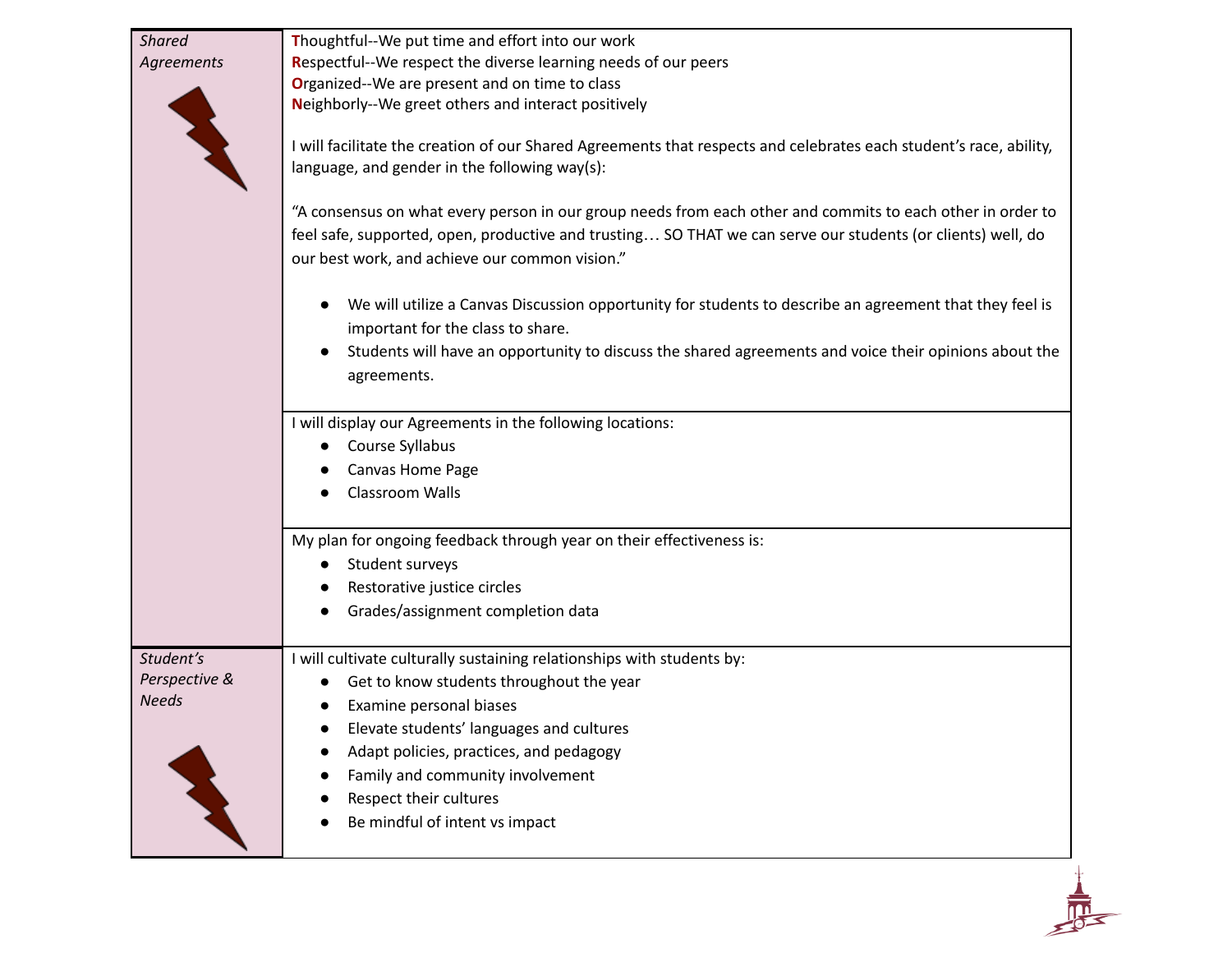|                               | Families can communicate what they know of their student's needs with me in the following ways:                                                                                                                                                                                                                                                                                                       |
|-------------------------------|-------------------------------------------------------------------------------------------------------------------------------------------------------------------------------------------------------------------------------------------------------------------------------------------------------------------------------------------------------------------------------------------------------|
|                               | Email is the best method of communication on an ongoing basis - tbiamont@pps.net                                                                                                                                                                                                                                                                                                                      |
|                               | Other methods include:<br>Phone - 503.916.5140 ext. 84115<br>Canvas<br><b>Back to School Night</b><br>Conferences                                                                                                                                                                                                                                                                                     |
| Empowering<br><b>Students</b> | I will celebrate student successes in the following ways:<br>Praise/positive feedback<br>Displaying student work online or in the classroom<br>Positive phone calls to families/guardians<br>Class 'parties' and celebrations<br>Program completion ceremonies (both Business Management & Administration program and the<br>CommuniCare Program)<br>Honor cord distribution at graduation<br>$\circ$ |
|                               | I will solicit student feedback on my pedagogy, policies and practices by:<br>Regular check-ins with students/class<br>Student surveys<br>Written input<br>Formative assessments<br>Student voice<br>Exit tickets                                                                                                                                                                                     |
|                               | When class agreements aren't maintained (i.e. behavior) by a student I will approach it in the following ways:                                                                                                                                                                                                                                                                                        |
|                               | Non-shaming and avoidance of power struggles"Let Go of the Rope."<br>Authentic connection/compassion. Connection redirects more effectively.<br>Remind them of expectations and or rules                                                                                                                                                                                                              |

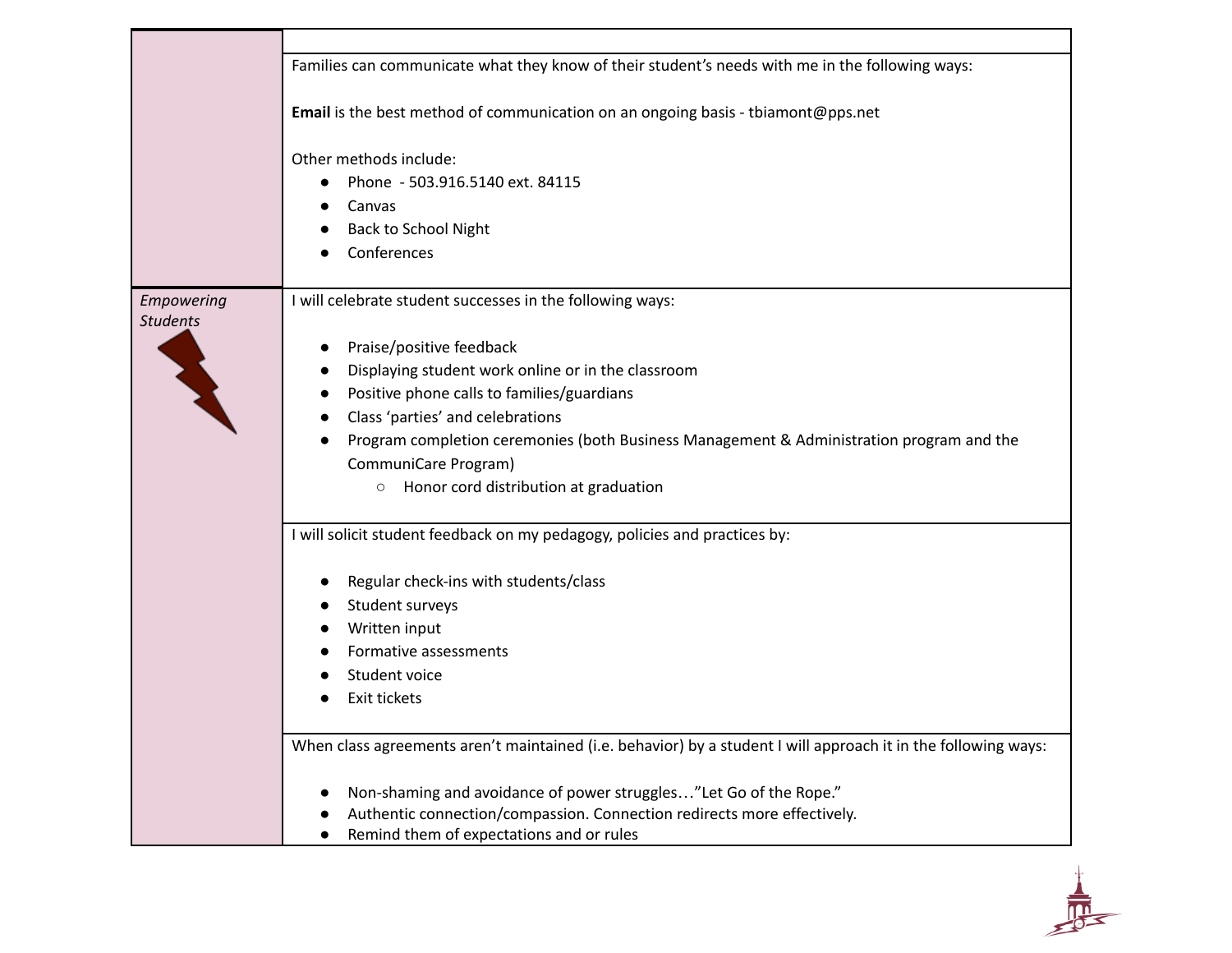| Safety issues and                       | Creating opportunities for students to share their work:<br>Posted on Canvas<br>$\circ$<br>Posted in the Classroom<br>$\circ$<br><b>Classroom Presentations and Sharing</b><br>$\circ$<br>Invite student voice in our daily SEL check-ins and student engagement activities<br><b>Section 5: Classroom Specific Procedures</b><br>Due to Covid: |
|-----------------------------------------|-------------------------------------------------------------------------------------------------------------------------------------------------------------------------------------------------------------------------------------------------------------------------------------------------------------------------------------------------|
| requirements (if<br>applicable):        | Wear a mask at all times<br>Maintain at least 3 feet of distance between peers and teachers (when possible)                                                                                                                                                                                                                                     |
|                                         | Practice good hygiene/handwashing                                                                                                                                                                                                                                                                                                               |
| <b>Coming &amp; Going</b><br>from class | I understand the importance of students taking care of their needs. Please use the following guidelines when<br>coming and going from class:<br>One student out of class at a time with a pass<br>Return in a timely manner when leaving class with the pass<br>Work to maintain safe social distancing as much as possible in the hallways     |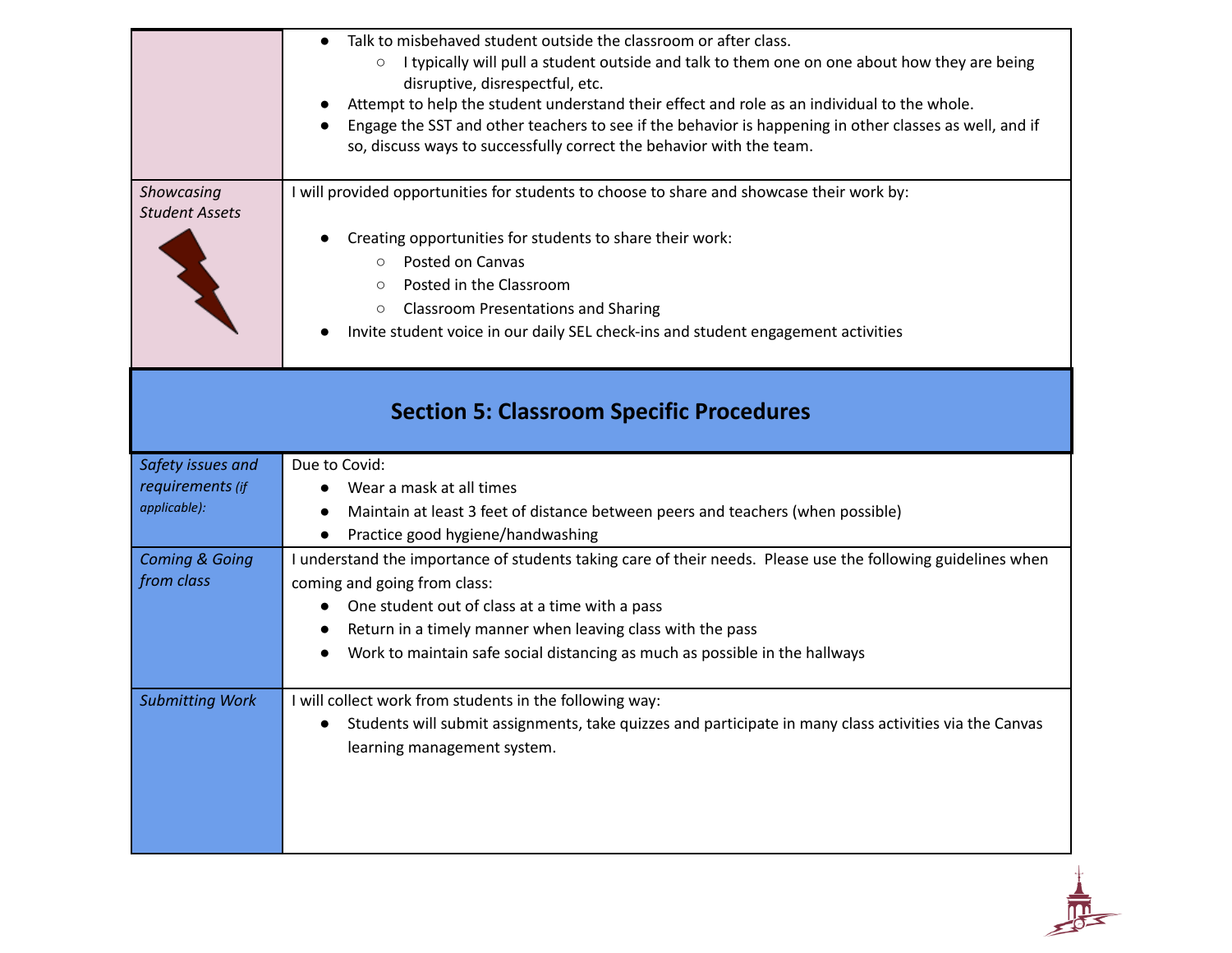|                           | If a student misses a deadline, I will partner with the student in the following ways so they have the ability to                                                                                                                                                |
|---------------------------|------------------------------------------------------------------------------------------------------------------------------------------------------------------------------------------------------------------------------------------------------------------|
|                           | demonstrate their abilities:                                                                                                                                                                                                                                     |
|                           | Late work will be accepted and graded - Depending on the situation the late work would be eligible to<br>$\bullet$<br>receive full credit or reduced credit. When needed, I'll meet with the student to create an<br>individualized plan to demonstrate ability. |
| <b>Returning Your</b>     | My plan to return student work is the following:                                                                                                                                                                                                                 |
| <b>Work</b>               | Timeline:                                                                                                                                                                                                                                                        |
|                           | • All submitted work will be returned in a timely manner                                                                                                                                                                                                         |
|                           | All unit work will be returned prior to any summative unit assessment<br>$\circ$                                                                                                                                                                                 |
|                           | Project will be assessed and returned as soon as possible<br>$\circ$                                                                                                                                                                                             |
|                           | What to look for on your returned work:                                                                                                                                                                                                                          |
|                           | Returned work will have points assigned to them based upon the level of completion                                                                                                                                                                               |
|                           | <b>Revision Opportunities:</b>                                                                                                                                                                                                                                   |
|                           | When needed, students will have an opportunity to revise their work and submit for regrading.<br>$\bullet$                                                                                                                                                       |
| <b>Formatting Work</b>    | Directions on how to format submitted work (ex. formal papers, lab reports, etc) can be found here:                                                                                                                                                              |
| (if applicable)           | All directions for formatting and submission will be found in Canvas for a particular assignment, project<br>and/or assessment.                                                                                                                                  |
| <b>Attendance</b>         | If a student is absent, I can help them get caught up by:                                                                                                                                                                                                        |
|                           | Keeping Canvas up to date                                                                                                                                                                                                                                        |
|                           | ○ Canvas is an excellent LMS to help students that have to be absent from in person instruction.                                                                                                                                                                 |
|                           | Meet with them during tutorial                                                                                                                                                                                                                                   |
|                           | Connect via email                                                                                                                                                                                                                                                |
|                           | <b>Section 6: Course Resources &amp; Materials</b>                                                                                                                                                                                                               |
|                           |                                                                                                                                                                                                                                                                  |
| <b>Materials Provided</b> | I will provided the following materials to students:                                                                                                                                                                                                             |
|                           | Textbook as needed                                                                                                                                                                                                                                               |
|                           | Project materials as needed                                                                                                                                                                                                                                      |
|                           | Classroom supplies (paper, pencils, etc.) as needed<br>Needed technology                                                                                                                                                                                         |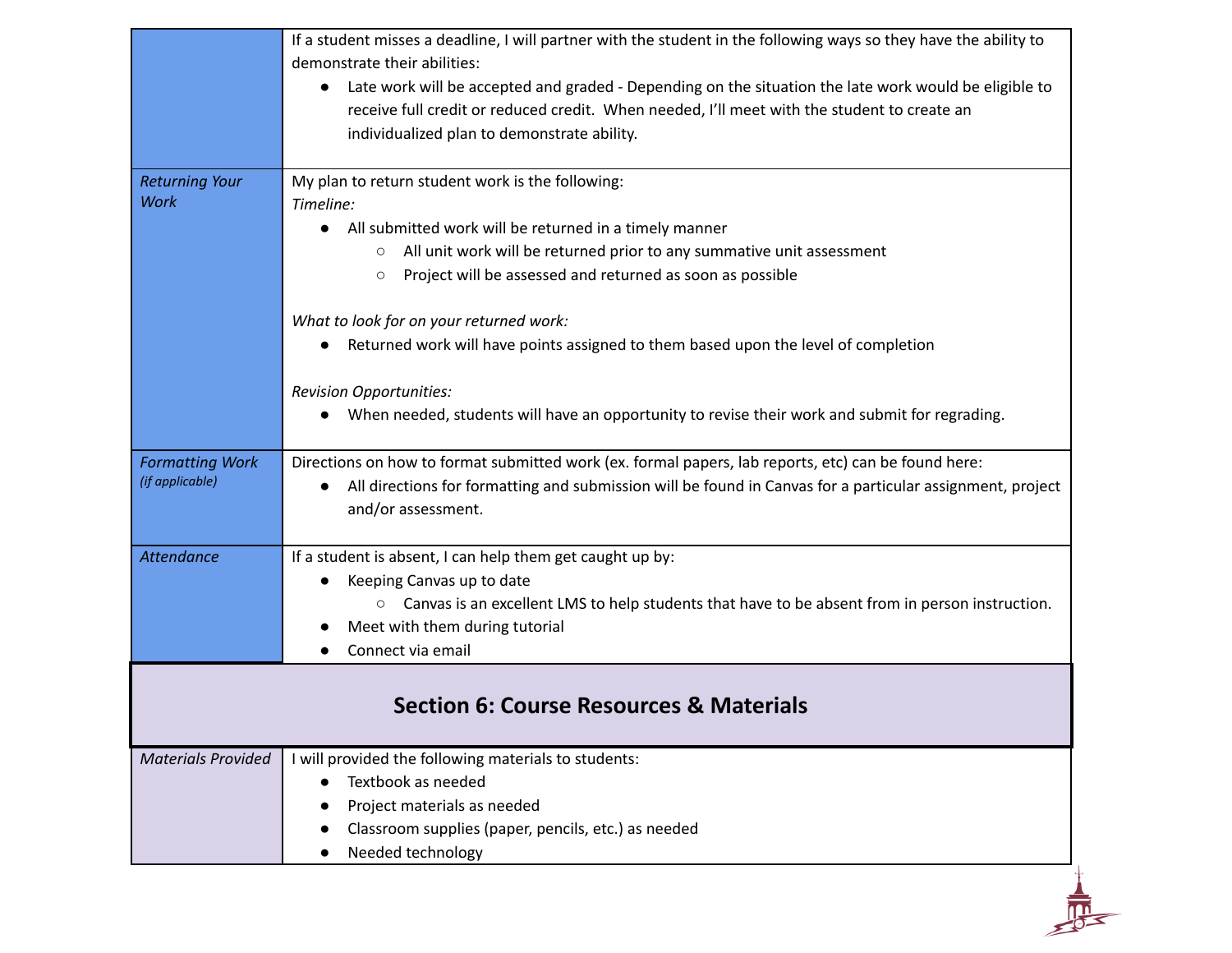| <b>Materials Needed</b><br><b>Course Resources</b> | Please have the following materials for this course:<br>Chromebook and charger<br><b>Composition Notebook</b><br>Pencils<br>Highlighter<br>Franklin can help with any materials you may need as well. Please reach out to me privately and I will help you<br>get what you need.<br>Here is a link to resources that are helpful to students during this course:<br>All helpful links can be found in the Canvas Course |  |  |
|----------------------------------------------------|-------------------------------------------------------------------------------------------------------------------------------------------------------------------------------------------------------------------------------------------------------------------------------------------------------------------------------------------------------------------------------------------------------------------------|--|--|
| Empowering<br><b>Families</b>                      | The following are resources available for families to assist and support students through the course:<br>Email - tbiamont@pps.net<br>Canvas Course                                                                                                                                                                                                                                                                      |  |  |
|                                                    | <b>Section 7: Assessment of Progress and Achievement</b>                                                                                                                                                                                                                                                                                                                                                                |  |  |
| Formative<br>Assessments                           | As students move through the learning journey during specific units/topics, I will assess & communicate their<br>progress in the following ways:<br>Various formative assessment methods will be used including project work, class notebook completion, small<br>group problem solving of questions arising from application of course concepts and concerns to actual<br>experience.                                  |  |  |
| <b>Summative</b><br><b>Assessments</b>             | As we complete specific units/topics I will provide the following types of opportunities for students to provide<br>evidence of their learned abilities:<br>Various summative assessment methods will be used including examinations, quizzes and project completion.                                                                                                                                                   |  |  |
| Student Role in<br>Assessment                      | Students and I will partner to determine how they can demonstrate their abilities in the following ways:<br>Students can check in with me individually if needing an alternate way of demonstrating their ability other<br>than the assigned demonstration method for the assignment/project.                                                                                                                           |  |  |
|                                                    |                                                                                                                                                                                                                                                                                                                                                                                                                         |  |  |